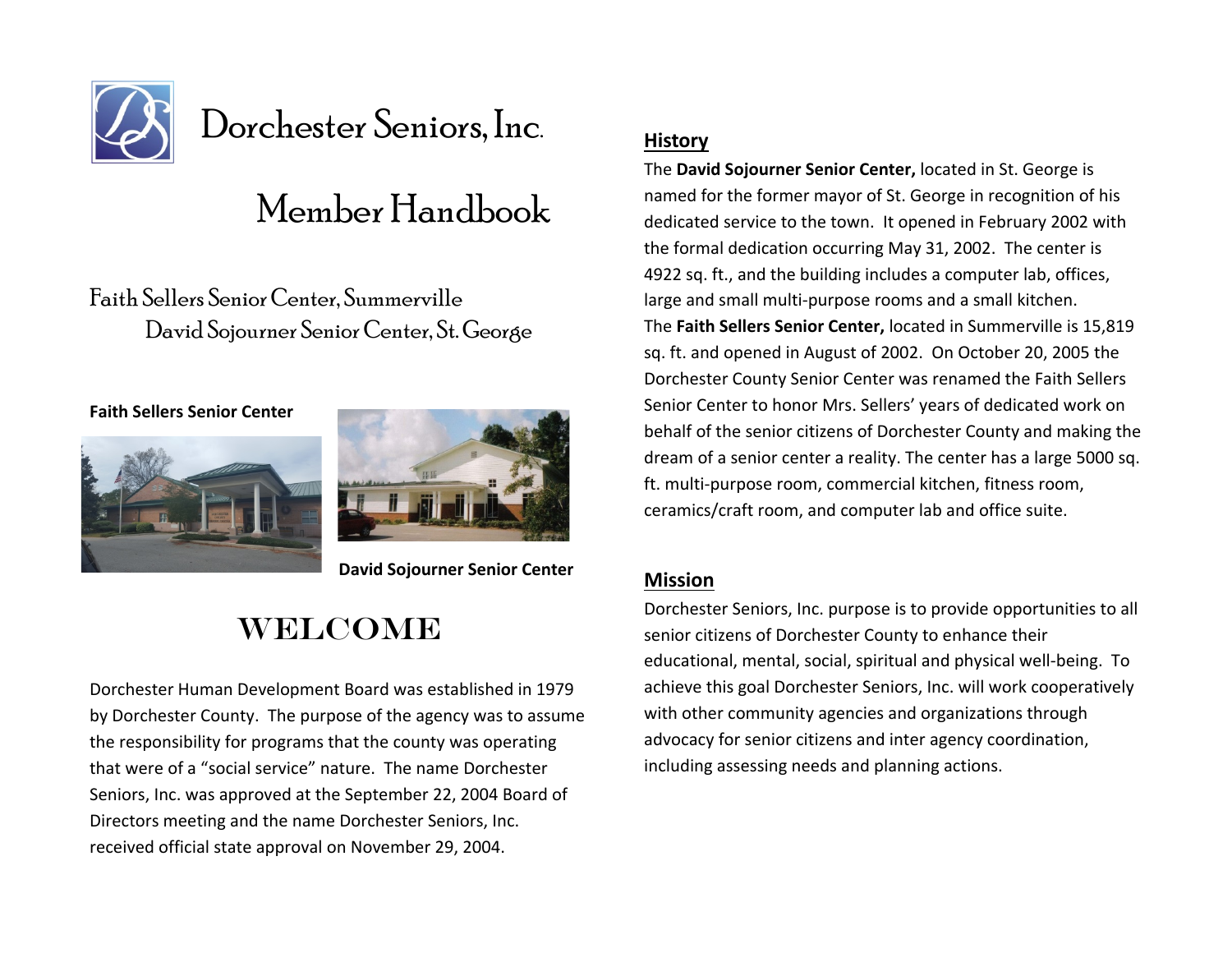# Membership Guidelines

### **Eligibility**

Both Senior Centers are open to all adults who meet the minimum age requirement of 50. For Dorchester County residents, there is no annual fee for the 12-month membership. For those adults who reside outside of the county, they must pay the current out-of-county fee. All members will be issued a membership card, which they must have in possession while at the center. Memberships must be renewed each January.

Copy of membership card

### **Services**

DSI is proud to provide the following services:

> Nutrition Services:

Congregate Group Dining and Home Delivered Meals

- $\triangleright$  Transportation Services to DSI Centers
- > In-Home Services

For more information on these services, please see the Front Desk.

### **Health and Safety**

Members must be able to get around on their own and be responsible for their own personal care, hygiene, etc. The centers do not provide day care, individual assistance or supervision of members. A caregiver may accompany a member. DSI staff is not available to assist members with personal care needs.

Emergency contact information needs to be on file at the center. Members who need emergency medical attention will NOT be transported to a doctor or hospital by center busses, vans or any member of the staff. In the event of an emergency, staff will call 911 and the member's emergency contact. Members may refuse medical attention only after the ambulance has arrived.



 DSI Centers, including parking lots and grounds, are NO SMOKING facilities. This includes e-cigarettes and all tobacco products.

The following is prohibited on DSI Center properties:

- $\triangleright$  Possessing alcohol or illegal drugs on the premises.
- $\triangleright$  Carrying a dangerous object, firearm, knife, etc.
- $\triangleright$  Any form of gambling or gaming
- $\triangleright$  Any form of sexual harassment (verbal, written or physical) including obscene language or gestures
- $\triangleright$  Using profanity or verbally abusing other members



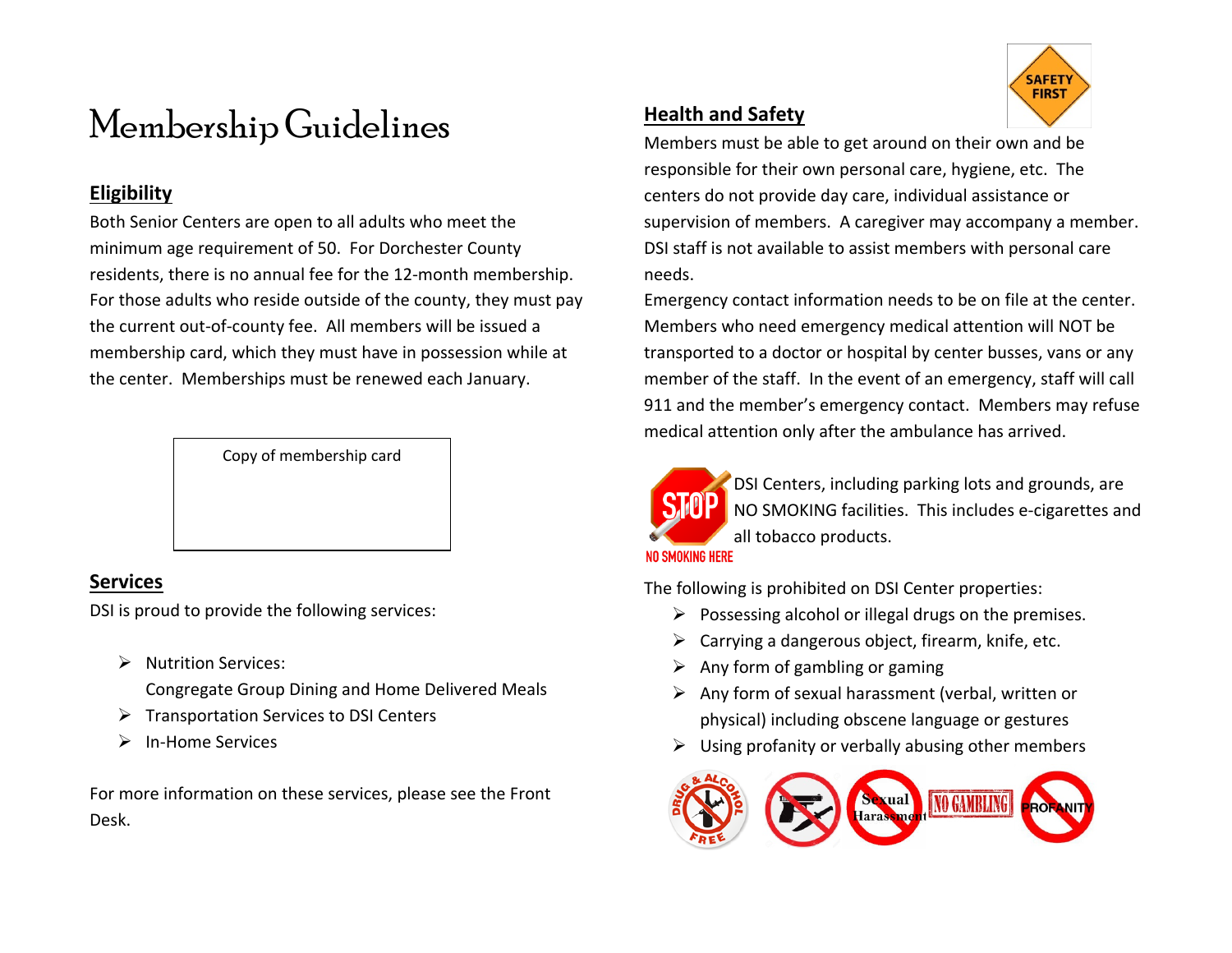### **Center Etiquette**

Southern Hospitality is honored at the DSI Senior Centers. Please assist us in maintaining our neighborly atmosphere. If you see someone new, extend them a friendly greeting and introduce them to other seniors. Remember how it was during your first visit?

We ask that members conduct themselves in such a manner as to not be disruptive to others and treat others as they would like to be treated. Please remember that membership is a privilege and unfriendly or unacceptable behavior will not be tolerated.



Persons creating serious disruptions may be asked to leave the center by a member of the staff. If the person does not leave voluntarily, a member of the staff will take appropriate action to have the person removed.



If attending a presentation, class or other function at the center, please be courteous and turn off your cell phone and give your full attention to the facilitator/instructor.



Please help us care for your centers. Throw away trash in the proper containers, clean up spills or bring them to the attention of a staff member, put things back in their proper place, etc. If you notice any maintenance items which require attention, please inform a staff member. Thank you!

**Lost and Found** – Please notify the staff as soon as an item is lost. The centers take no responsibility for lost items. Items found will be dated and placed in the lost and found and kept for 30 days. If appropriate, it will then be donated.





**Bulletin Boards** – Will be maintained only by the staff or designated volunteer. In order to place an item on the bulletin board, you must first get approval from a staff member who will put it on display. All items will be dated and removed after 30 days or after event has taken place. Anything found not to have been placed by staff, will be removed immediately.



**Pets at the Centers –** Generally, other than service animals, pets are not permitted in the center. The Executive Director may make exceptions for special occasions.



**Visitors and Solicitations -** Soliciting, selling or collecting money or other items within either DSI Center is not permitted unless it is part of a fundraising project or event sponsored or approved by the centers. *This would include asking for money, votes, contributions, etc.,. for personal use or gain.*

**Charitable Donations** – DSI is a 501(c)(3) organization and may accept donations, both in cash and in-kind, and will acknowledge donations made to the centers. Donations may be tax deductible and forms with the tax ID number are available at the front desk.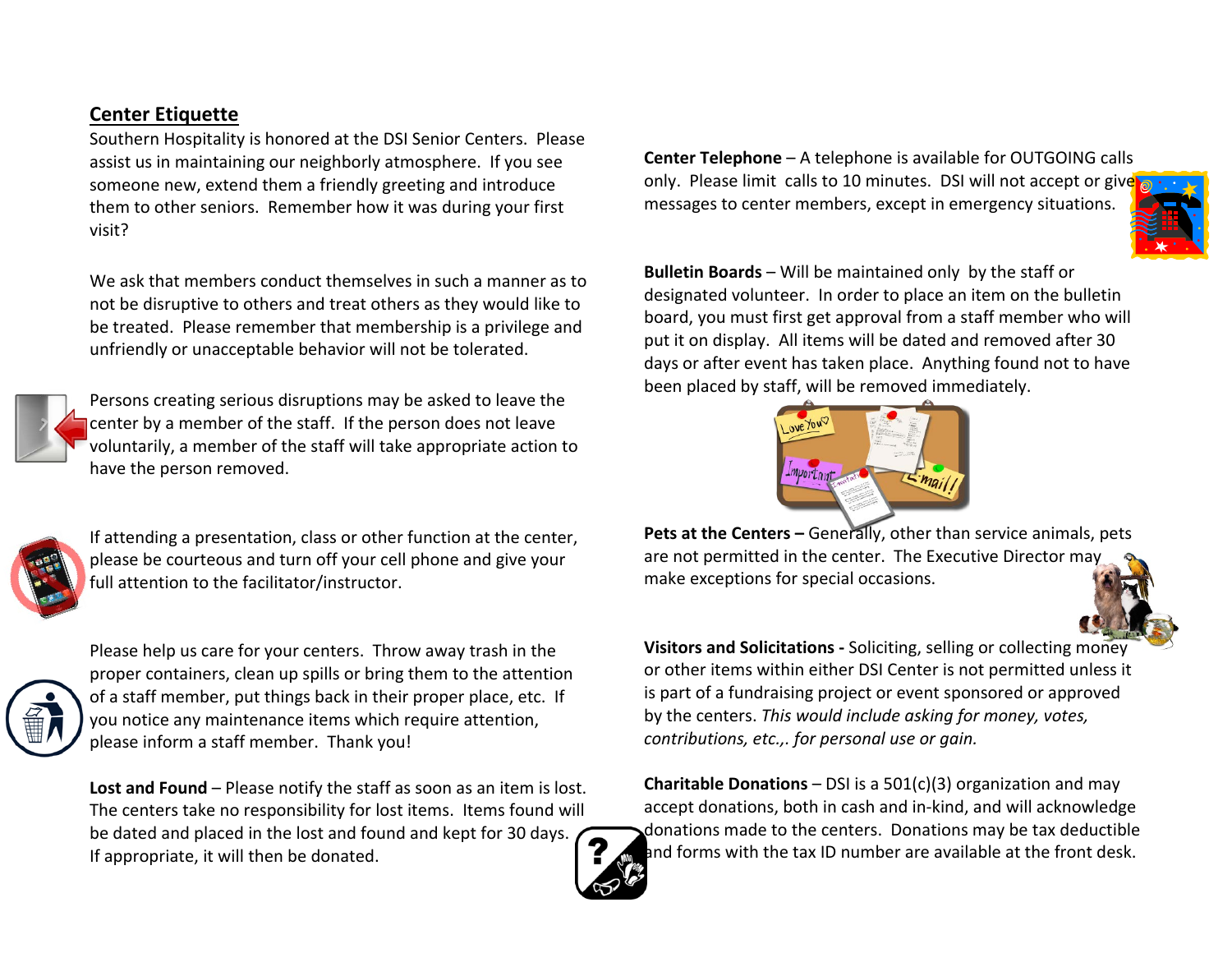DSI reserves the right to use the donated items for any purpose/ activity/function or to donate items to another non-profit.

**Children/Guests in the center** – Children/Guests are permitted to visit the center for specific reasons and under controlled conditions. Please be aware that children/guests are not permitted (under any circumstances) to use the equipment in the Fitness Room and may NOT participate in programs or activities unless prior approval from management prior to bringing children/guests to the center. Children must be under direct visual supervision of an adult at all times

# Classes and Activities



If you are interested in attending any classes and/or activities you need to sign up in person. When a fee is involved, you may pay via cash or check. If a class is cancelled by either the instructor or center, refunds for cash will be available within 3 days; Check refunds will be available within 2 weeks, once your check clears the bank. In order to participate in any exercise class or activity, you must be a member in good standing. If participating in an H2U class, H2U requires membership. Please see the front desk

for more information. Appropriate clothing and athletic shoes must be worn at all times. Policies and procedures for use of the Fitness Room are posted in the fitness room.



### **Teaching a Class**

If you are interested in teaching a class at either center you may obtain an Instructor Agreement from the front desk or the

Activities Coordinator, who will cover the requirements and expectations with you.

### **Computer Lab**

lab.

Members in good standing are allowed to use the center computers. Information on the policies for use are posted in the



### **Scheduled Classes**

Classes are scheduled well in advance and will be listed in the monthly calendar and posted in the center lobby. As most classes are set up for their particular use, please do not arrive for your class too early, so that our staff can change the room set-up.



A Suggestion Box is available at both centers.

**Volunteers are an integral part of DSI -** If you are interested in volunteering at either center, please speak with the volunteer coordinator.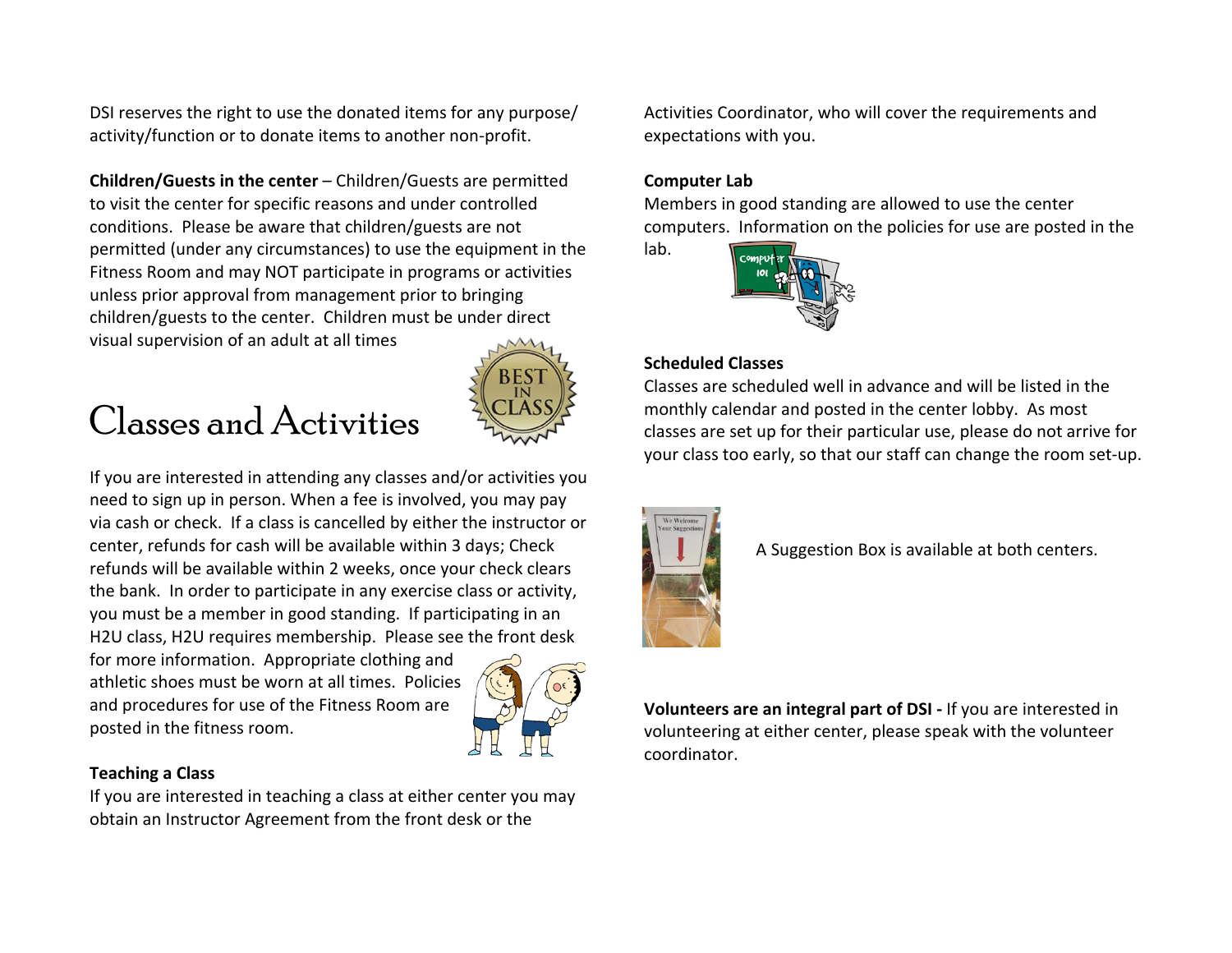### **NOTES**

### **Did you know we have a Facebook Page?**



### *Find us at*

### **Dorchester Seniors, Inc. - Summerville/St. George**

**Like our page to receive updates, announcements, & view photos of events and activities! We also use our Facebook page to post any necessary emergency announcements and closings.**